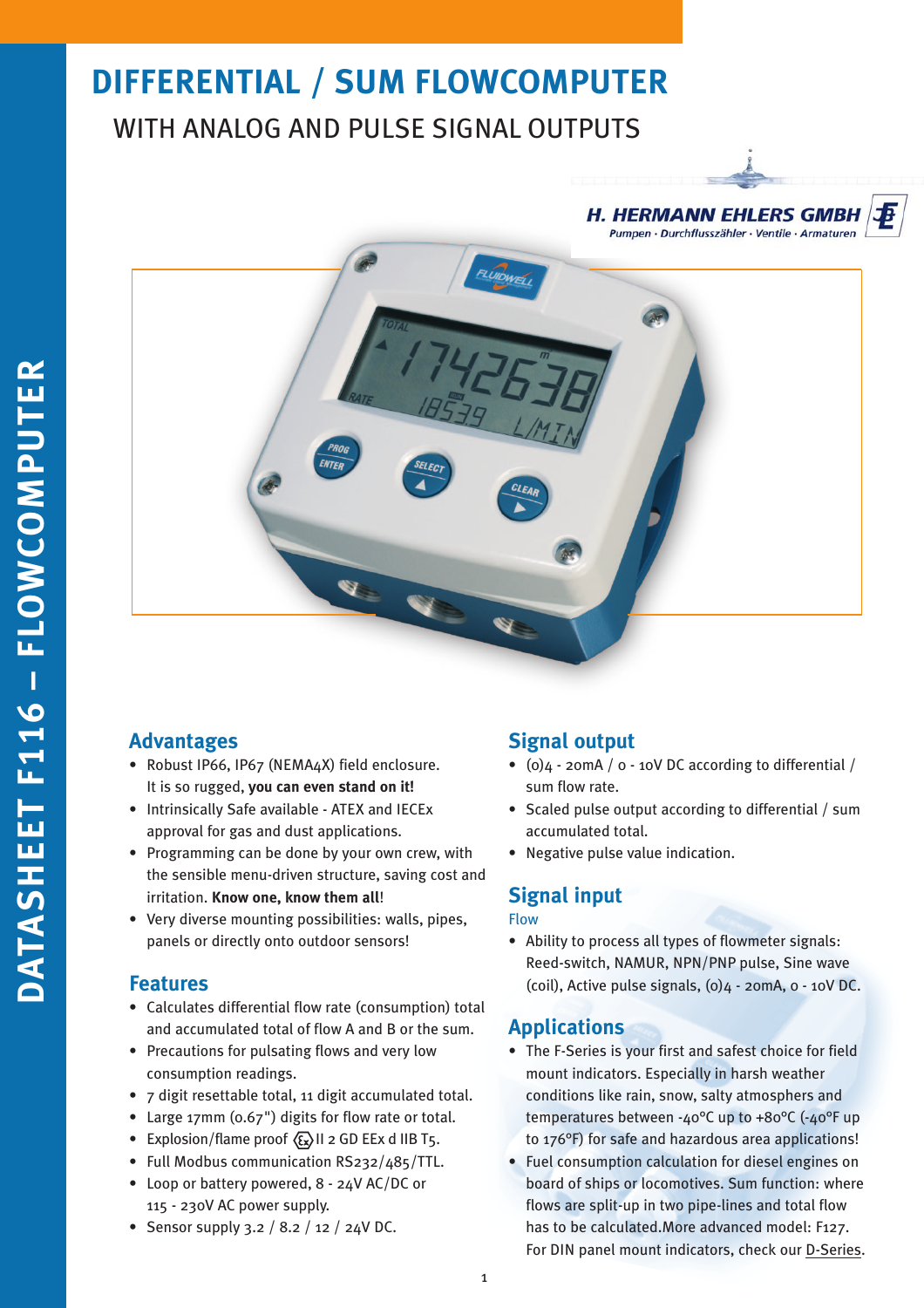## **General information**

### Introduction

The flowcomputer Model F116 has been developed to calculate differential or total volume. Typical applications are the measurement of fuel consumption or the calculation of total flow (sum) if - for costs reasons - two low cost flowmeters can be used instead of one expensive flowmeter. The usual difficulties encountered in such applications include: pulsating flows, very low consumption readings, vibration and high ambient temperatures. These are all well catered for in the design and operation of the F116.

### **Display**

The display has large  $\frac{17}{17}$ mm (0.67") and 8mm  $(0.31")$  digits which can be set to show flow rate and total. On-screen engineering units are easily configured from a comprehensive menu. The accumulated total can register up to 11 digits and is backed-up in EEPROM memory every minute.

### Configuration

All configuration settings are accessed via a simple operator menu which can be pass-code protected. Each setting is clearly indicated with an alphanumerical description, which avoides confusing abbreviations. Once familiar with one F-series product, you will be able to program all models in the series without a manual. All settings are safely stored in EEPROM memory in the event of sudden power loss.

### Analog output signal

The calculated flow rate is re-transmitted with the (0)4 - 20mA or 0 - 10V DC output signal. The output signal is updated ten times per second with a filter function being available to smoothen out the signal if desired.

The output value is user defined in relation to the flow rate, e.g. 4mA equals to 15L/Hr and 20mA equals to 2000L/Hr. The output signal can be passive, active or isolated where the passive output type will loop power the F116 as well.

### Pulse output

The scaleable pulse output, reflects the count on the accumulated display. The pulse length is user defined and the maximum output frequency is 64Hz. The second output will be switched in case

the total is counting down (negative consumption). The output signal can be a passive NPN, active PNP or an isolated electro-mechanical relay.

### Signal input

The F116 accepts most pulse and analog input signals for volumetric flow or mass flow measurement. The input signal type can be selected by the user in the configuration menu without having to adjust any sensitive mechanical dip-switches or jumpers.

### Communication

All process data and settings can be read and modified manually or through the Modbus communication link (RS232 / RS485). Full Modbus functionality remains available for the Intrinsically Safe version (TTL).

### Hazardous areas

This model has been ATEX and IECEx certified Intrinsically Safe for gas and dust applications, with an allowed operational temperature of  $-40^{\circ}$ C to  $+70^{\circ}$ C ( $-40^{\circ}$ F to  $+158^{\circ}$ F). A flame proof enclosure with ATEX certification offers the rating  $\langle \overline{\xi_x} \rangle$  II 2 GD EEx d IIB T5.

### Enclosures

Various types of enclosures can be selected, all ATEX and IECEx approved. As standard the F116 is supplied in an GRP panel mount enclosure. Most popular is our rugged aluminum field mount enclosure with IP67 / NEMA 4X rating. Both European or U.S. cable gland entry threads are available.

## **Overview application F116**

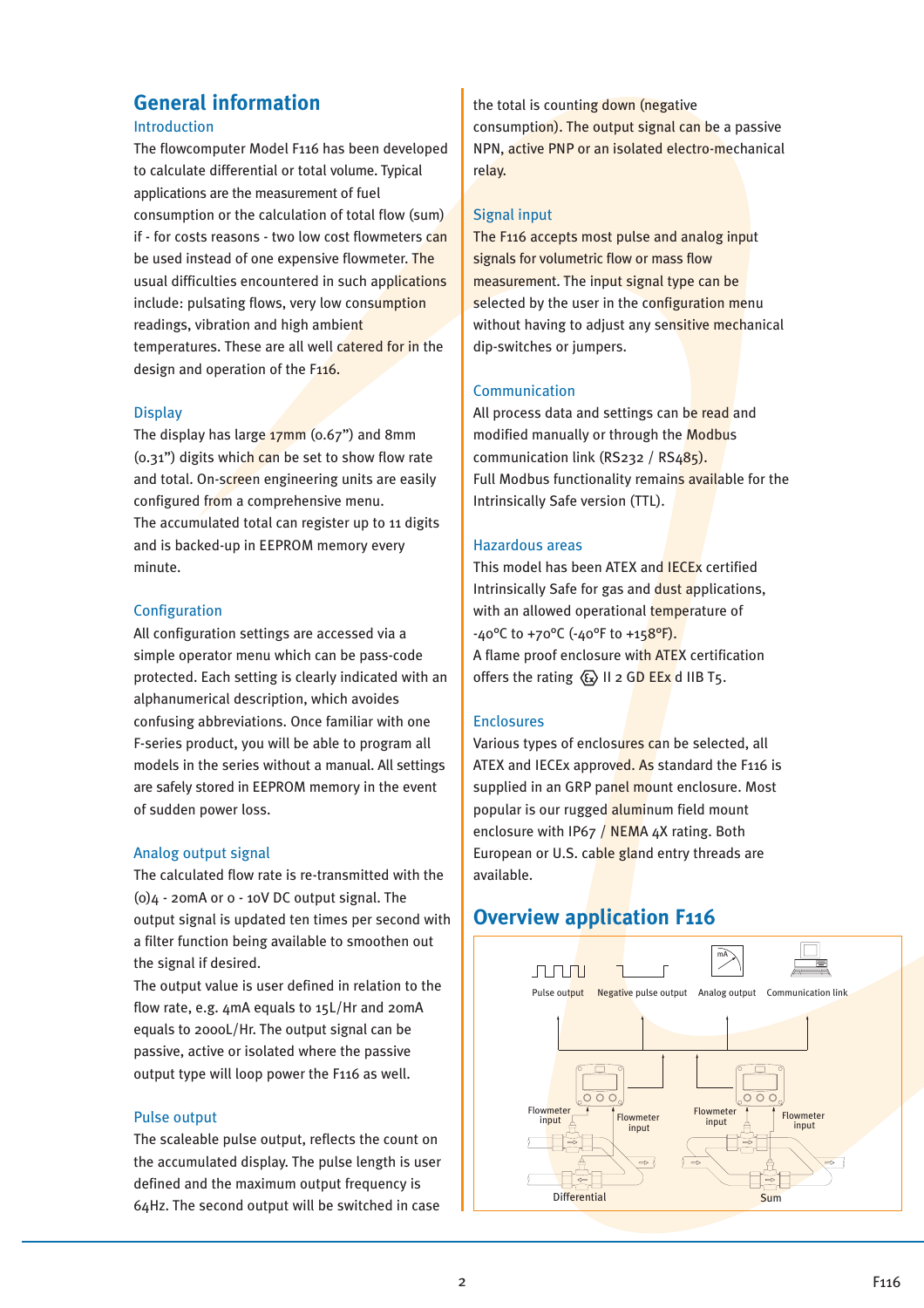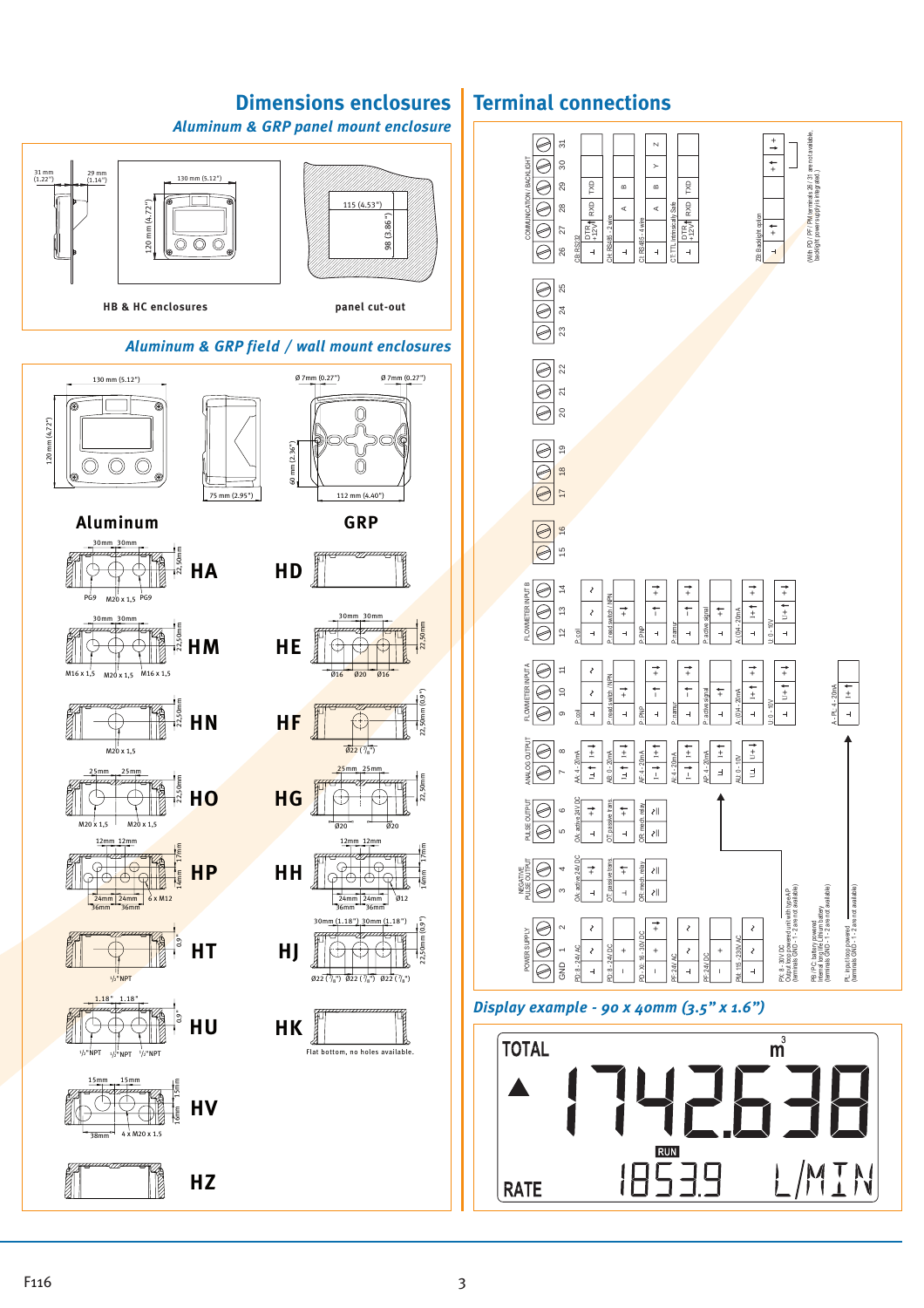### *Typical wiring diagram F116-P-(AP)-CH-(OT)-PB Typical wiring diagram F116-P-AP-CH-OT-PX*



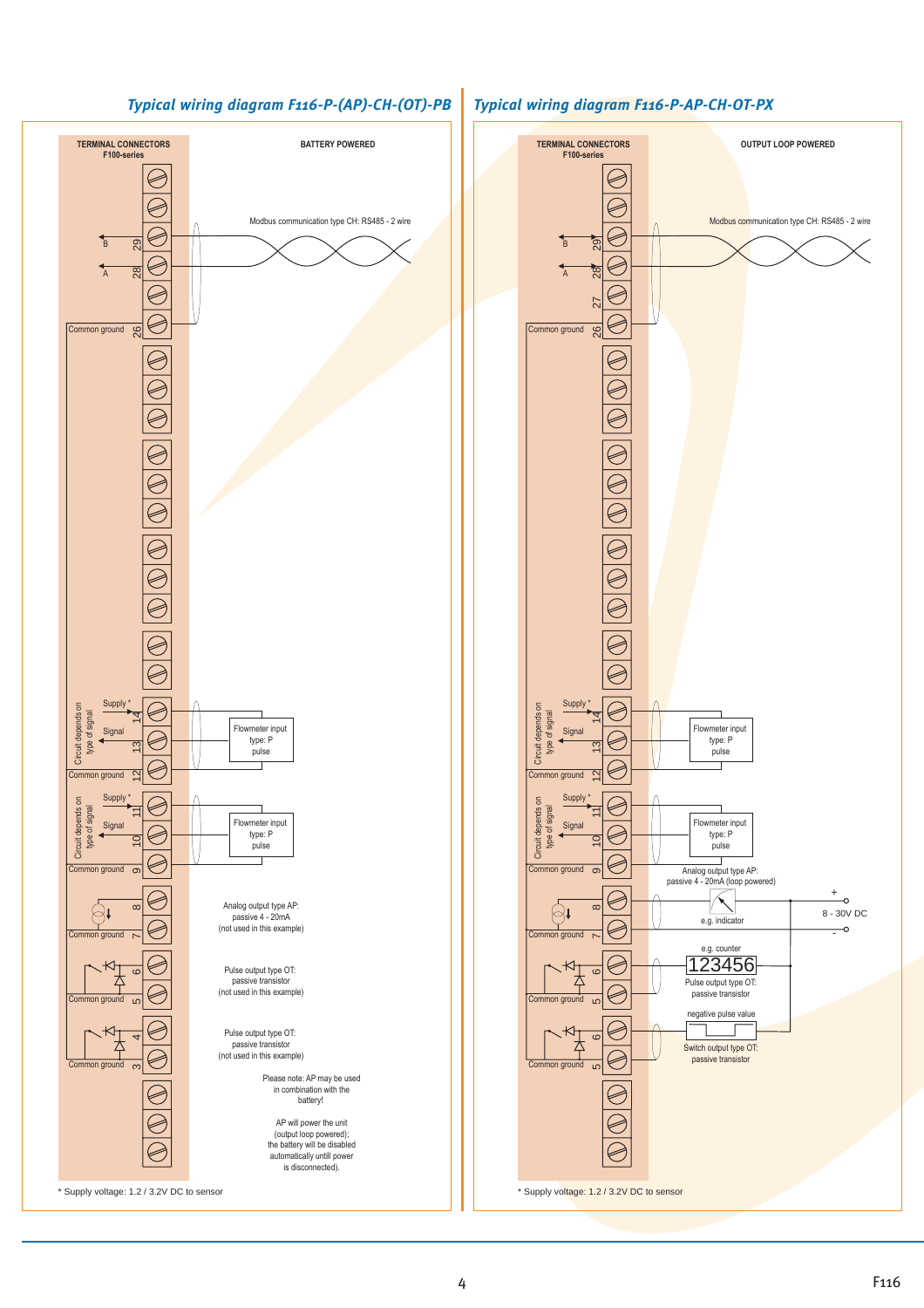



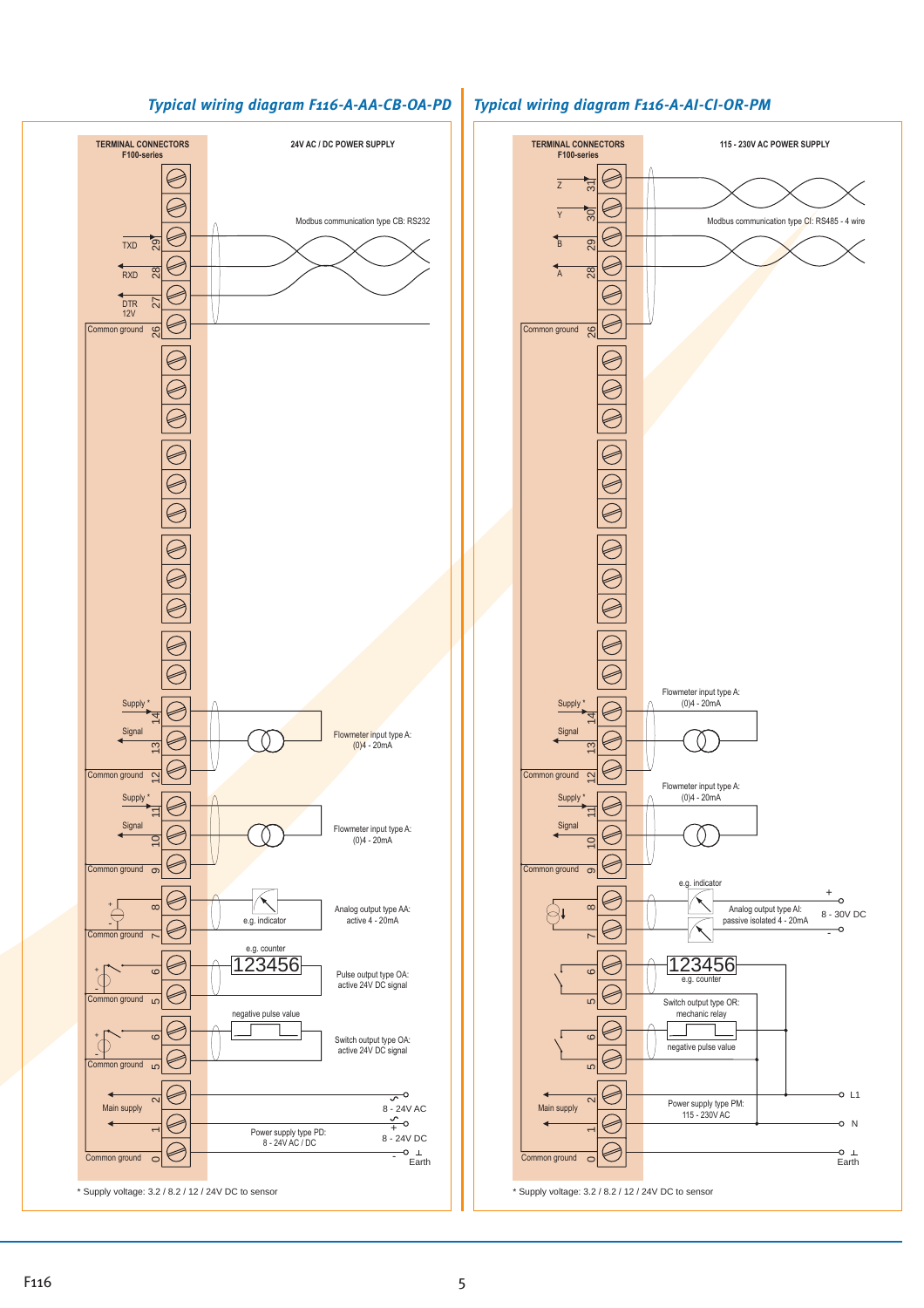## **Hazardous area applications**

The F116-XI has been certified according ATEX and IECEx by DEKRA for use in Intrinsically Safe applications with an ambient temperature of -40°C to +70°C (-40°F to +158°F).

• The ATEX markings for gas and dust applications are:

> **II 1 G Ex ia IIB/IIC T4 Ga II 1 D Ex ia IIIC T100 °C Da IP6X**.

• The IECEx markings for gas and dust applications are: **Ex ia IIC/IIB T4 Ga** and **Ex ia IIIC T100 °C Da IP6X**.

Besides the two I.S. power supplies for the pulse outputs, it is allowed to connect up to four I.S. power supplies in IIB/IIIC applications or one in IIC applications. Consult the certificate for the maximum input and output values of the circuits. Full functionality of the F116 remains available, including 4 - 20mA output, pulse output and Modbus communication (type CT). Power supply type PD-XI offers a 8.2V sensor supply e.g. for two Namur sensors. A flame proof enclosure with rating ATEX  $\langle \overline{\epsilon_x} \rangle$  **II 2 GD EEx d IIB T5** is available as well. Please contact your supplier for further details.

### *Certificate of conformity KEMA 03ATEX1074 X • IECEx DEK 11.0042X*



### *Configuration example IIB / IIIC and IIC F116-P-(AP)-(CT)-(OT)-PC-XI - Battery powered unit*

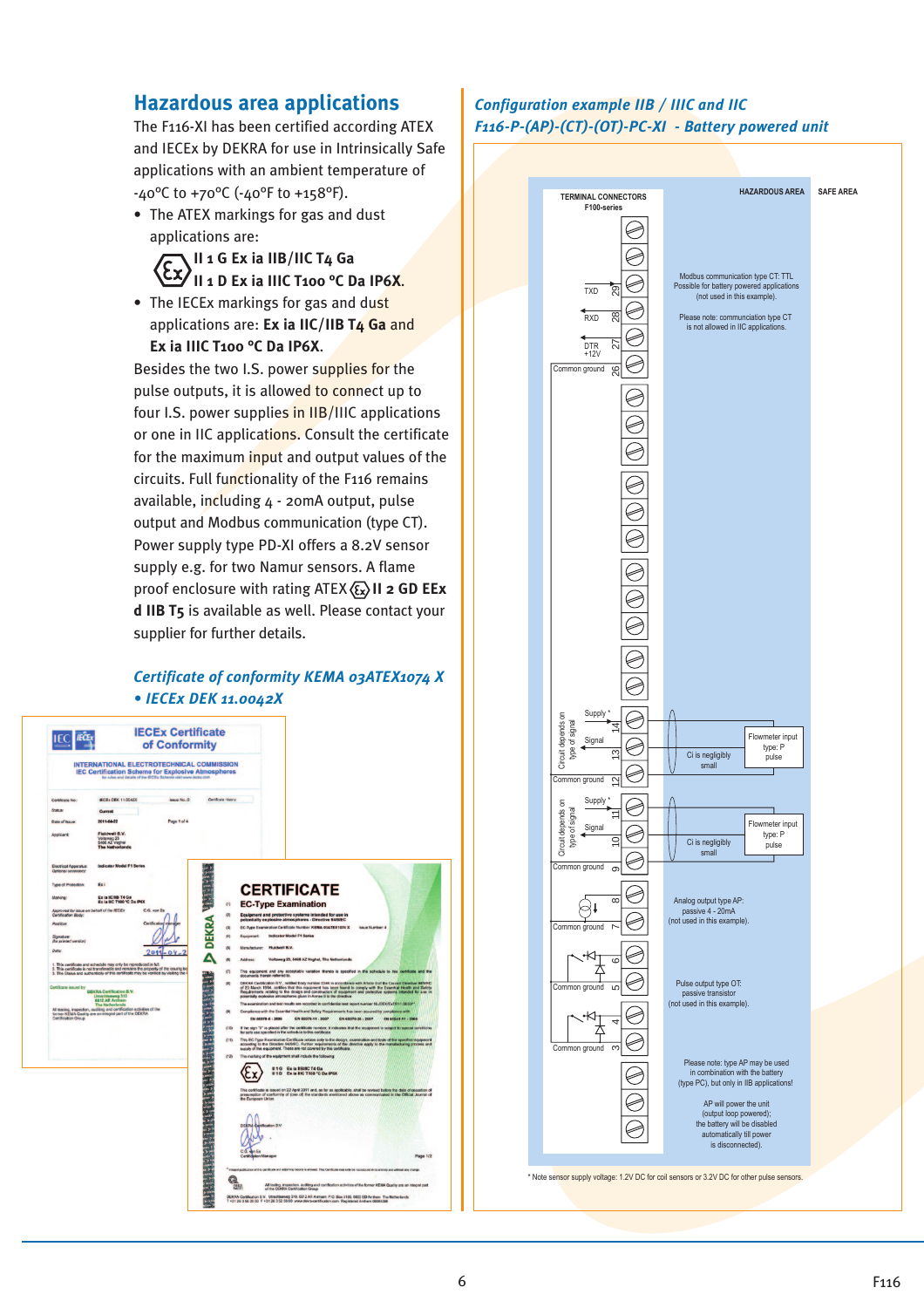### *Configuration example IIB / IIIC and IIC - F116-P-AP-(CT)-OT-PX-XI - Output loop powered*

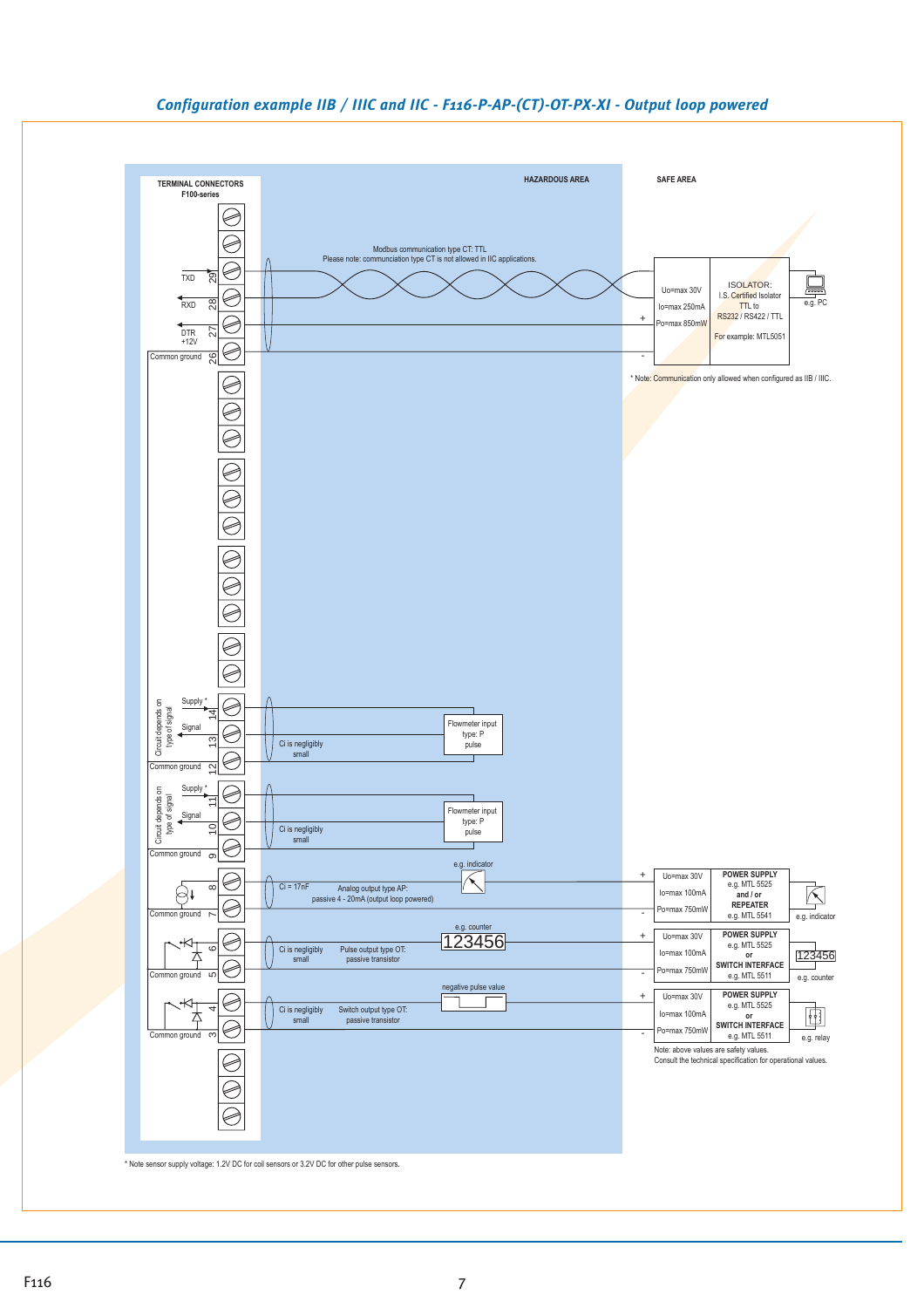

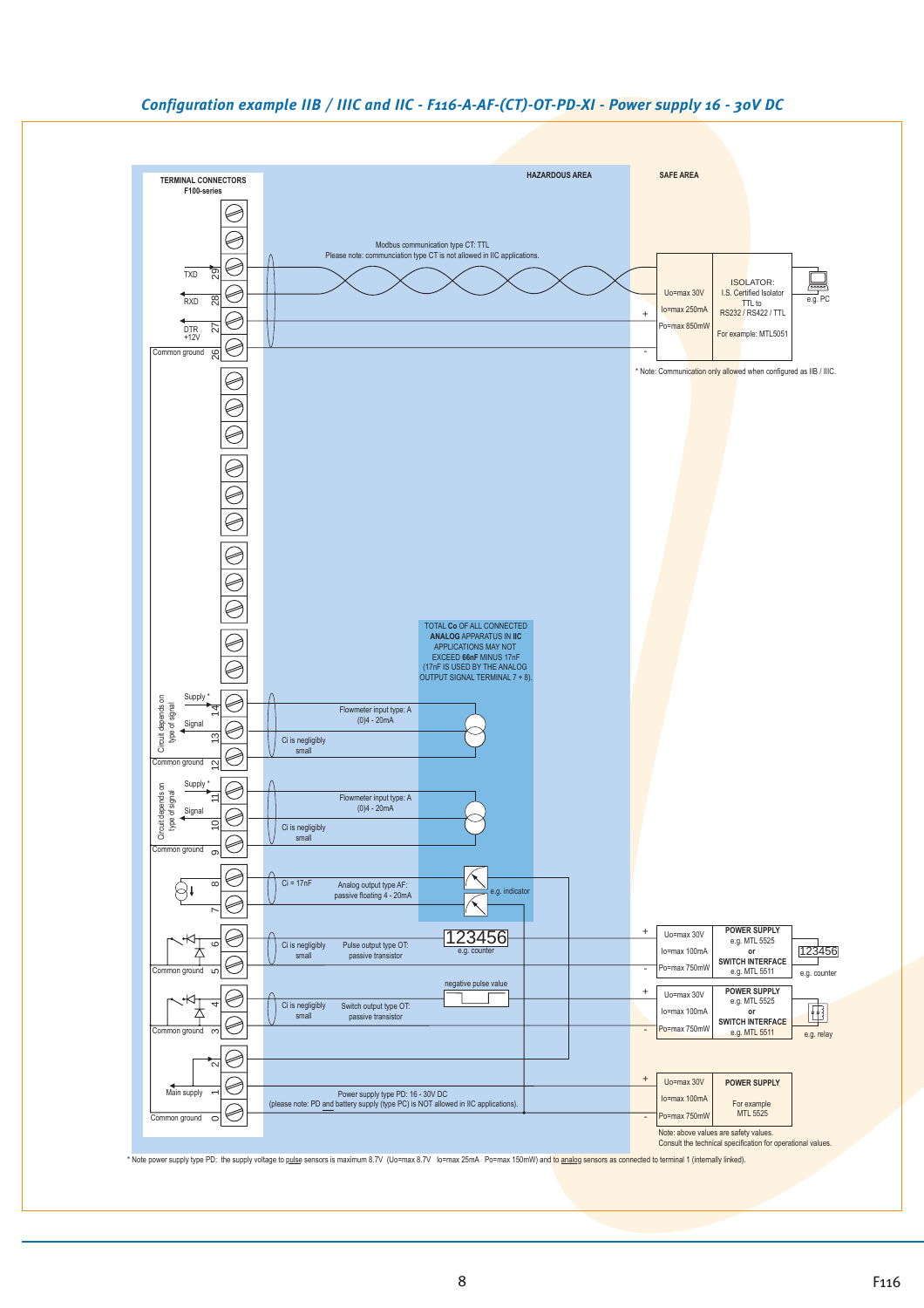

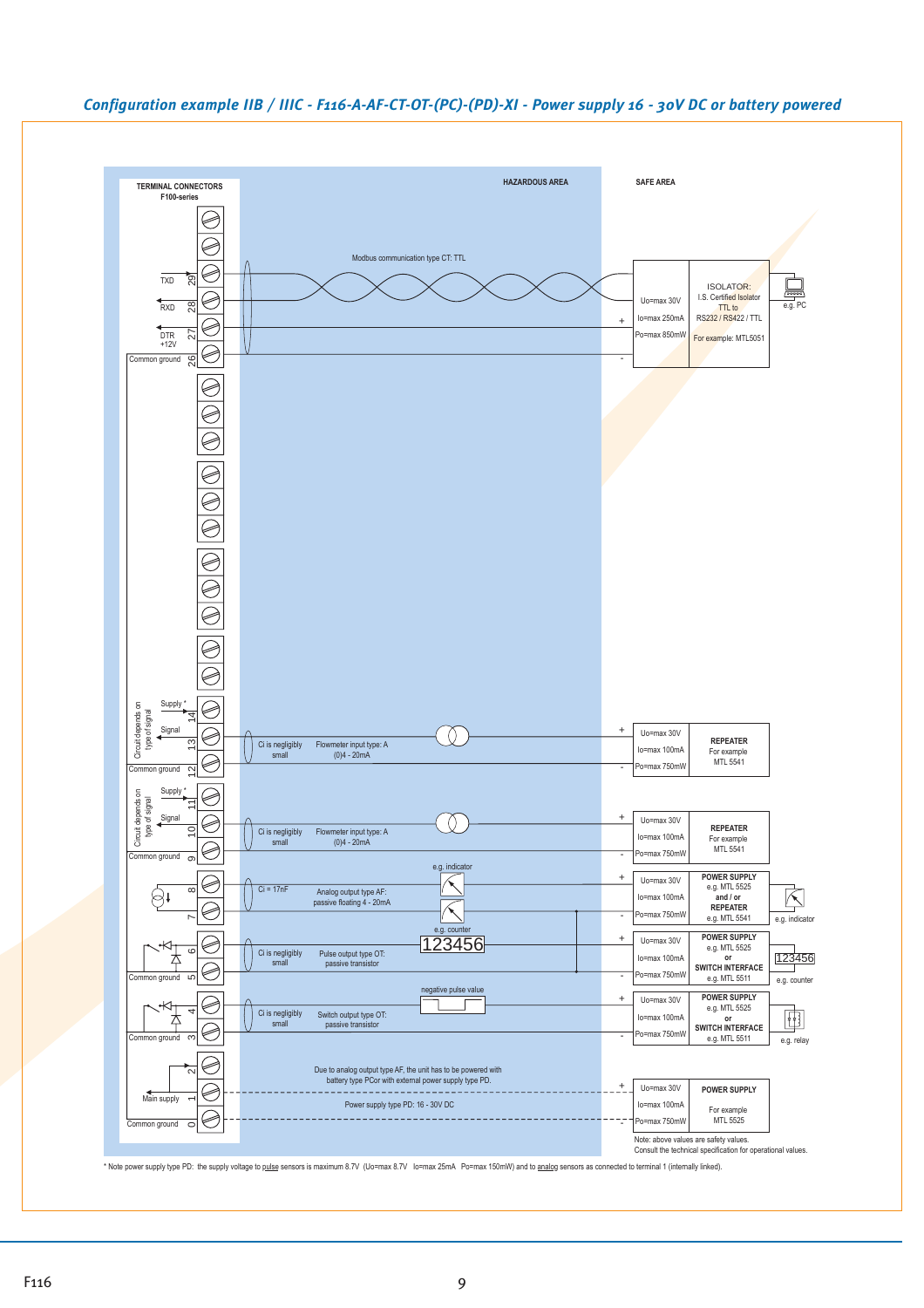## **Technical specification**

| General             |                                                      |
|---------------------|------------------------------------------------------|
| <b>Display</b>      |                                                      |
| <b>Type</b>         | High intensity reflective numeric and                |
|                     | alphanumeric LCD, UV-resistant.                      |
| <b>Dimensions</b>   | 90 x 40mm (3.5" x 1.6").                             |
| <b>Digits</b>       | Seven 17mm (0.67") and eleven 8mm (0.31") digits.    |
|                     | Various symbols and measuring units.                 |
| <b>Refresh rate</b> | User definable: fast, 1sec, 3sec, 15sec, 3osec, off. |
| <b>Option ZB</b>    | Transflective LCD with green LED backlight.          |
|                     | Good readings in full sunlight and darkness.         |
| Note ZB             | Only available for safe area applications.           |
|                     |                                                      |

### **Operating temperature**

Standard unit  $-40^{\circ}$ C to +80 $^{\circ}$ C (-40 $^{\circ}$ F to +176 $^{\circ}$ F). Intrinsically Safe -40°C to +70°C (-40°F to +158°F).

**Power requirements**

| <b>Type PB</b> | Long life Lithium battery - life-time depends upon       |
|----------------|----------------------------------------------------------|
|                | settings and configuration - up to 5 years.              |
| <b>Type PC</b> | Intrinsically Safe long life lithium battery - life-time |
|                | depends upon settings and configuration - up to 5        |
|                | vears.                                                   |
| <b>Type PD</b> | $8 - 24V$ AC / DC $\pm$ 10%. Power consumption max. 10   |
|                | Watt. Intrinsically Safe: 16 - 30V DC; power             |
|                | consumption max. 0.75 Watt.                              |
| <b>Type PF</b> | 24V AC / DC ± 10%. Power consumption max. 15 Watt.       |
| <b>Type PL</b> | Input loop powered from sensor signal 4 - 20mA           |
|                | (type "A") - requires types AI or AF and OT (not Xi).    |
| <b>Type PM</b> | 115 - 230V AC ± 10%. Power consumption max. 15 Watt.     |
| <b>Type PX</b> | 8 - 30V DC. Power consumption max. 0.5 Watt.             |
| Type ZB        | 12 - 24V DC $\pm$ 10% or internally powered with type PD |
|                | / PF / PM. Power consumption max. 1 Watt.                |
| Note PB/PF/PM  | Not availble Intrinsically Safe.                         |
| Note PF/PM     | The total consumption of the sensors and outputs         |
|                | may not exceed 400mA @ 24V.                              |
| <b>Note</b>    | For Intrinsically Safe applications, consult the safety  |
|                | values in the certificate.                               |

**Sensor excitation**

| Type PB/PC/PX     | 3.2V DC for pulse signals and 1.2V DC for coil pick-up. |
|-------------------|---------------------------------------------------------|
| <b>Note</b>       | This is not a real sensor supply. Only suitable for     |
|                   | sensors with a very low power consumption like coils    |
|                   | (sine wave) and reed-switches.                          |
| <b>Type PD</b>    | 1.2 / 3.2 / 8.2 / 12 / 24V DC - max. 50mA @ 24V DC.     |
| <b>Type PD-XI</b> | 1.2 / 3.2 / 8.2V DC - max. 7mA @ 8.2V DC and mains      |
|                   | power supply voltage (as connected to terminal 1).      |
| <b>Note</b>       | In case PD-XI and signal A or U: the sensor supply      |
|                   | voltage is according to the power supply voltage        |
|                   | connected to terminal 1. Also terminal 2 offers the     |
|                   | same voltage.                                           |
| Type PF / PM      | 1.2 / 3.2 / 8.2 / 12 / 24V DC - max. 400mA @ 24V DC.    |
|                   |                                                         |

| Terminal connections |                                                             |  |
|----------------------|-------------------------------------------------------------|--|
| <b>Type</b>          | Removable plug-in terminal strip.                           |  |
|                      | Wire max. $1.5$ mm <sup>2</sup> and $2.5$ mm <sup>2</sup> . |  |
|                      |                                                             |  |
| l Data protection    |                                                             |  |

| <b>Pata Protector</b> |                                                         |
|-----------------------|---------------------------------------------------------|
| <b>Type</b>           | <b>EEPROM backup of all settings. Backup of running</b> |
|                       | totals every minute. Data retention at least 10 years.  |
| Pass-code             | Configuration settings can be pass-code protected.      |

| <b>Casing</b>     |                                                       |
|-------------------|-------------------------------------------------------|
| <b>General</b>    |                                                       |
| Window            | Polycarbonate window.                                 |
| <b>Sealing</b>    | Silicone.                                             |
| Control keys      | Three industrial micro-switch keys. UV-resistant      |
|                   | silicone keypad.                                      |
|                   |                                                       |
|                   | Aluminum wall / field mount enclosures                |
| General           | Die-cast aluminum wall/field mount enclosure IP67 /   |
|                   | NEMA 4X with 2-component UV-resistant coating.        |
| <b>Dimensions</b> | 130 x 120 x 75mm (5.12" x 4.72" x 2.95") - W x H x D. |
| Weight            | 1100 gr.                                              |
| <b>Type HA</b>    | Cable entry: 2 x PG9 and 1 x M20.                     |
| <b>Type HM</b>    | Cable entry: 2 x M16 and 1 x M20.                     |
| <b>Type HN</b>    | Cable entry: 1 x M20.                                 |
| <b>Type HO</b>    | Cable entry: 2 x M20.                                 |
| <b>Type HP</b>    | Cable entry: 6 x M12.                                 |
| <b>Type HT</b>    | Cable entry: $1 \times \frac{1}{2}$ " NPT.            |
| <b>Type HU</b>    | Cable entry: $3 \times \frac{1}{2}$ " NPT.            |
| <b>Type HV</b>    | Cable entry: 4 x M20.                                 |
| Type HZ           | Cable entry: no holes.                                |
|                   |                                                       |
|                   | CDD wall / field mount, and ocurse                    |

|                   | <b>GRP wall / field mount enclosures</b>                              |
|-------------------|-----------------------------------------------------------------------|
| General           | GRP wall/field mount enclosure IP67 / NEMA 4X,                        |
|                   | UV-resistant and flame retardant.                                     |
| <b>Dimensions</b> | 130 x 120 x 75mm (5.12" x 4.72" x 2.95") - W x H x D.                 |
| Weight            | 600 gr.                                                               |
| <b>Type HD</b>    | Cable entry: no holes.                                                |
| <b>Type HE</b>    | Cable entry: $2 \times \emptyset$ 16mm and $1 \times \emptyset$ 20mm. |
| <b>Type HF</b>    | Cable entry: $1 \times \emptyset$ 22mm $(7)_8$ ").                    |
| <b>Type HG</b>    | Cable entry: $2 \times \emptyset$ 20mm.                               |
| <b>Type HH</b>    | Cable entry: $6 \times \emptyset$ 12mm.                               |
| Type HJ           | Cable entry: $3 \times \emptyset$ 22mm $(7/8)$ .                      |
| <b>Type HK</b>    | Flat bottom, cable entry: no holes.                                   |
|                   |                                                                       |

| <b>Panel mount enclosures</b> |                                                       |  |
|-------------------------------|-------------------------------------------------------|--|
| <b>Dimensions</b>             | 130 x 120 x 60mm (5.12" x 4.72" x 2.36") - W x H x D. |  |
| Panel cut-out                 | 115 x 98mm (4.53" x 3.86") L x H.                     |  |
| Type HB                       | Die-cast aluminum panel mount enclosure IP65 /        |  |
|                               | NEMA 4X.                                              |  |
| Weight                        | 600 gr.                                               |  |
| <b>Type HC</b>                | GRP panel mount enclosure IP65 / NEMA 4X,             |  |
|                               | UV-resistant and flame retardant.                     |  |
| Weight                        | 450 gr.                                               |  |
|                               |                                                       |  |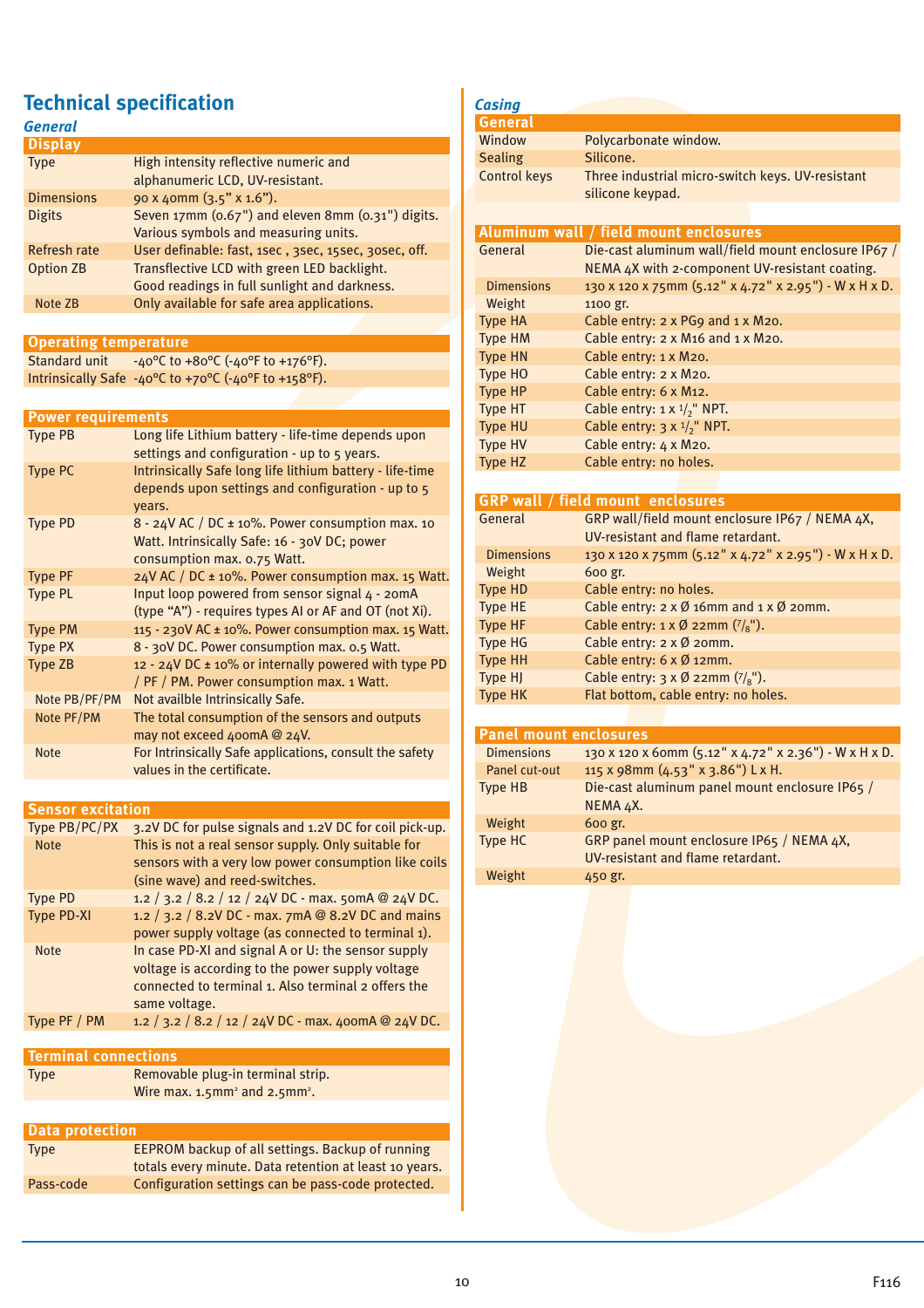### *Hazardous area*

| <b>Intrinsically Safe (Type XI)</b> |                                                                                                                                                                                                                                                                                                                                                                             |  |
|-------------------------------------|-----------------------------------------------------------------------------------------------------------------------------------------------------------------------------------------------------------------------------------------------------------------------------------------------------------------------------------------------------------------------------|--|
| <b>ATEX</b>                         | $\left(\sum_{i=1}^{\infty} \frac{11}{10} \frac{1}{10} \frac{1}{10} \frac{1}{10} \frac{1}{10} \frac{1}{10} \frac{1}{10} \frac{1}{10} \frac{1}{10} \frac{1}{10} \frac{1}{10} \frac{1}{10} \frac{1}{10} \frac{1}{10} \frac{1}{10} \frac{1}{10} \frac{1}{10} \frac{1}{10} \frac{1}{10} \frac{1}{10} \frac{1}{10} \frac{1}{10} \frac{1}{10} \frac{1}{10} \frac{1}{10} \frac{1}{$ |  |
| certification                       |                                                                                                                                                                                                                                                                                                                                                                             |  |
| <b>IECEX</b>                        | <b>IEC RECEX EX IA IIC/IIB T4 Ga.</b><br><b>IEC RECEX EX IA IIIC T100 °C Da IP6X.</b>                                                                                                                                                                                                                                                                                       |  |
| certification                       |                                                                                                                                                                                                                                                                                                                                                                             |  |
| <b>Ambient Ta</b>                   | -40°C to +70°C (-40°F to +158°F).                                                                                                                                                                                                                                                                                                                                           |  |

| <b>Explosion proof (Type XF)</b> |                                                    |  |
|----------------------------------|----------------------------------------------------|--|
|                                  | ATEX certification (Ex)II 2 GD EEx d IIB T5.       |  |
| <b>Dimensions</b>                | 300 x 250 x 200mm (11.8" x 9.9" x 7.9") L x H x D. |  |
| Weight                           | Appr. 15kg.                                        |  |

### **Environment**

Electromagnetic Compliant ref: EN 61326 (1997), EN 61010-1 (1993). compatibility

### *Signal inputs*

| <b>Flowmeter</b>    |                                                                                                                                                                   |
|---------------------|-------------------------------------------------------------------------------------------------------------------------------------------------------------------|
| <b>Type P</b>       | Coil / sine wave (minimum 20mVpp or 80mVpp -<br>sensitivity selectable), NPN/PNP, open collector, reed-<br>switch, Namur, active pulse signals 8 - 12 and 24V DC. |
| Frequency           | Minimum oHz - maximum 7kHz for total and flow rate.<br>Maximum frequency depends on signal type and                                                               |
|                     | internal low-pass filter. E.g. reed switch with                                                                                                                   |
|                     | low-pass filter: max. frequency 120Hz.                                                                                                                            |
| K-Factor            | 0.000010 - 9,999,999 with variable decimal position.                                                                                                              |
| Low-pass filter     | Available for all pulse signals.                                                                                                                                  |
| <b>Option ZF</b>    | coil sensitivity 10mVpp.                                                                                                                                          |
| Type A              | $(o)$ 4 - 20mA. Analog input signal can be scaled to any<br>desired range within o - 20mA.                                                                        |
| Type U              | o - 10V DC. Analog input signal can be scaled to any<br>desired range within o - 10V DC.                                                                          |
| Accuracy            | Resolution: 14 bit. Error < $0.025mA$ / ± $0.125\%$ FS.<br>Low level cut-off programmable.                                                                        |
| Span                | 0.000010 - 9,999,999 with variable decimal position.                                                                                                              |
| <b>Update time</b>  | Four times per second.                                                                                                                                            |
| <b>Voltage drop</b> | Type A: 2.5V @ 20mA.                                                                                                                                              |
|                     | Load impedance Type U: 3kOhm.                                                                                                                                     |
| Relationship        | Linear and square root calculation.                                                                                                                               |
| <b>Note</b>         | For signal type A and U: external power to sensor is                                                                                                              |
|                     | required; e.g. type PD.                                                                                                                                           |
|                     |                                                                                                                                                                   |

### *Signal outputs*

| <b>Analog output</b> |                                                      |
|----------------------|------------------------------------------------------|
| <b>Function</b>      | Transmitting differential / sum flow rate.           |
| <b>Accuracy</b>      | 10 bit. Error $<$ 0.05%. Analog output signal can be |
|                      | scaled to any desired range.                         |
| Update time          | Ten times per second.                                |
| <b>Type AA</b>       | Active 4 - 20mA output (requires PD, PF or PM).      |
| <b>Type AB</b>       | Active o - 20mA output (requires PD, PF or PM).      |
| <b>Type AF</b>       | Passive floating 4 - 20mA output for Intrinsically   |
|                      | Safe applications (requires XI + PC or PD).          |
| <b>Type AI</b>       | Passive galvanically isolated 4 - 20mA output - also |
|                      | available for battery powered models (requires PB,   |
|                      | PD, PF, PL or PM).                                   |
| <b>Type AP</b>       | Passive 4 - 20mA output - not isolated. Unit will be |
|                      | loop powered.                                        |
| <b>Type AU</b>       | Active o - 10V DC output (requires PD, PF or PM).    |
|                      |                                                      |

| <b>Function</b>             | Pulse output according to differential or sum           |
|-----------------------------|---------------------------------------------------------|
|                             | accumulated total and indication negative pulse         |
|                             | output.                                                 |
| Frequency                   | Max. 64Hz. Pulse length user definable between          |
|                             | 7.8 msec up to 2 seconds.                               |
| Type OA                     | Two active 24V DC transistor outputs (PNP);             |
|                             | max. 50mA per output (requires PD, PF or PM).           |
| <b>Type OR</b>              | Two electro-mechanical relay outputs (N.O.) - isolated; |
|                             | max. switch power 230V AC - 0.5A per relay              |
|                             | (requires PF or PM).                                    |
| Type OT                     | Two passive transistor outputs (NPN) - not isolated.    |
|                             | Max. 50V DC - 300mA per output.                         |
|                             |                                                         |
| <b>Communication option</b> |                                                         |
| <b>Function</b>             | Reading display information, reading / writing all      |
|                             | configuration settings.                                 |
|                             |                                                         |

| <u>i uliction</u> | Reading display information, reading / writing all |  |  |  |  |  |  |
|-------------------|----------------------------------------------------|--|--|--|--|--|--|
|                   | configuration settings.                            |  |  |  |  |  |  |
| Protocol          | Modbus RTU.                                        |  |  |  |  |  |  |
| Speed             | 1200 - 2400 - 4800 - 9600 baud.                    |  |  |  |  |  |  |
| Addressing        | Maximum 255 addresses.                             |  |  |  |  |  |  |
| <b>Type CB</b>    | RS232                                              |  |  |  |  |  |  |
| <b>Type CH</b>    | RS485 2-wire                                       |  |  |  |  |  |  |
| <b>Type CI</b>    | RS485 4-wire                                       |  |  |  |  |  |  |
| <b>Type CT</b>    | <b>TTL Intrinsically Safe.</b>                     |  |  |  |  |  |  |

### *Operational*

**Pulse output**

| <b>Operator functions</b> |                                                      |
|---------------------------|------------------------------------------------------|
| <b>Displayed</b>          | • Differential flow rate (consumption) or the sum of |
| functions                 | both flow rates.                                     |
|                           | • Differential / sum total and accumulated total.    |
|                           | • Total can be reset to zero by pressing the CLEAR-  |
|                           | key twice.                                           |
|                           |                                                      |
| <b>Total</b>              |                                                      |
| <b>Digits</b>             | z digits                                             |

| <b>Digits</b>   | 7 digits.                                               |
|-----------------|---------------------------------------------------------|
| Units           | L, $m^3$ , GAL, USGAL, $kg$ , $lb$ , $bbl$ , $no$ unit. |
| <b>Decimals</b> | $0 - 1 - 2$ or 3.                                       |
| <b>Note</b>     | Total can be reset to zero.                             |
|                 |                                                         |

### **Accumulated total**

| <b>Digits</b> | 11 digits.                                         |  |  |  |  |  |  |
|---------------|----------------------------------------------------|--|--|--|--|--|--|
|               | Units / decimals According to selection for total. |  |  |  |  |  |  |
| <b>Note</b>   | Can not be reset to zero.                          |  |  |  |  |  |  |

### **Flow rate** Digits 7 digits. Units  $mL, L, m^3$ , Gallons, kg, Ton, lb, bl, cf, RND, ft<sup>3</sup>, scf, Nm3 , Nl, igal - no units. Decimals  $0 - 1 - 2$  or 3. Time units  $/sec - /min - /hr - /day$ .

### *Accessories* **Mounting accessories** ACF02 Stainless steel wall mounting kit. ACF05 Stainless steel pipe mounting kit (worm gear clamps not included). ACF06 Two stainless steel worm gear clamps Ø 44 - 56mm. ACF07 Two stainless steel worm gear clamps Ø 58 - 75mm. ACF08 Two stainless steel worm gear clamps Ø 77 - 95mm. ACF09 Two stainless steel worm gear clamps Ø 106 - 138mm. ACF10 Customized Grevopal tagplates for ACF02 and ACF05, including stainless steel screws. Dimension: 95mm x 12.5mm (3.75" x 0.50").